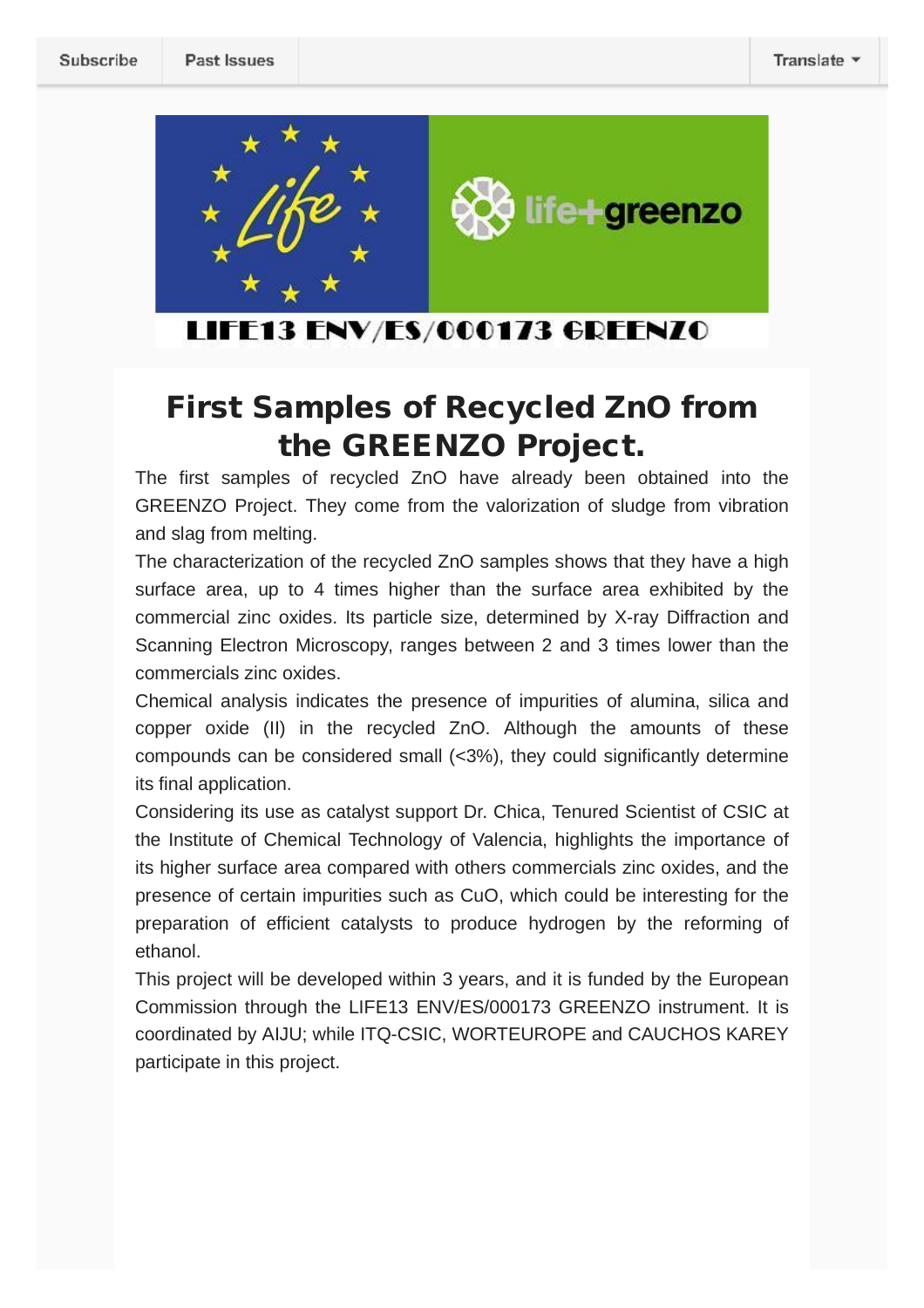

World Hydrogen Energy Conference

## **The world's hydrogen and fuel cell community in Zaragoza**

The World Hydrogen Energy Conference, acronym in English WHEC 2016, was held in Zaragoza last June 13 to 17. This bi-annual event has become the greatest forum for researchers, enterprises and policy makers involved in what is considered the energy of the future, hydrogen and fuel cells. This edition was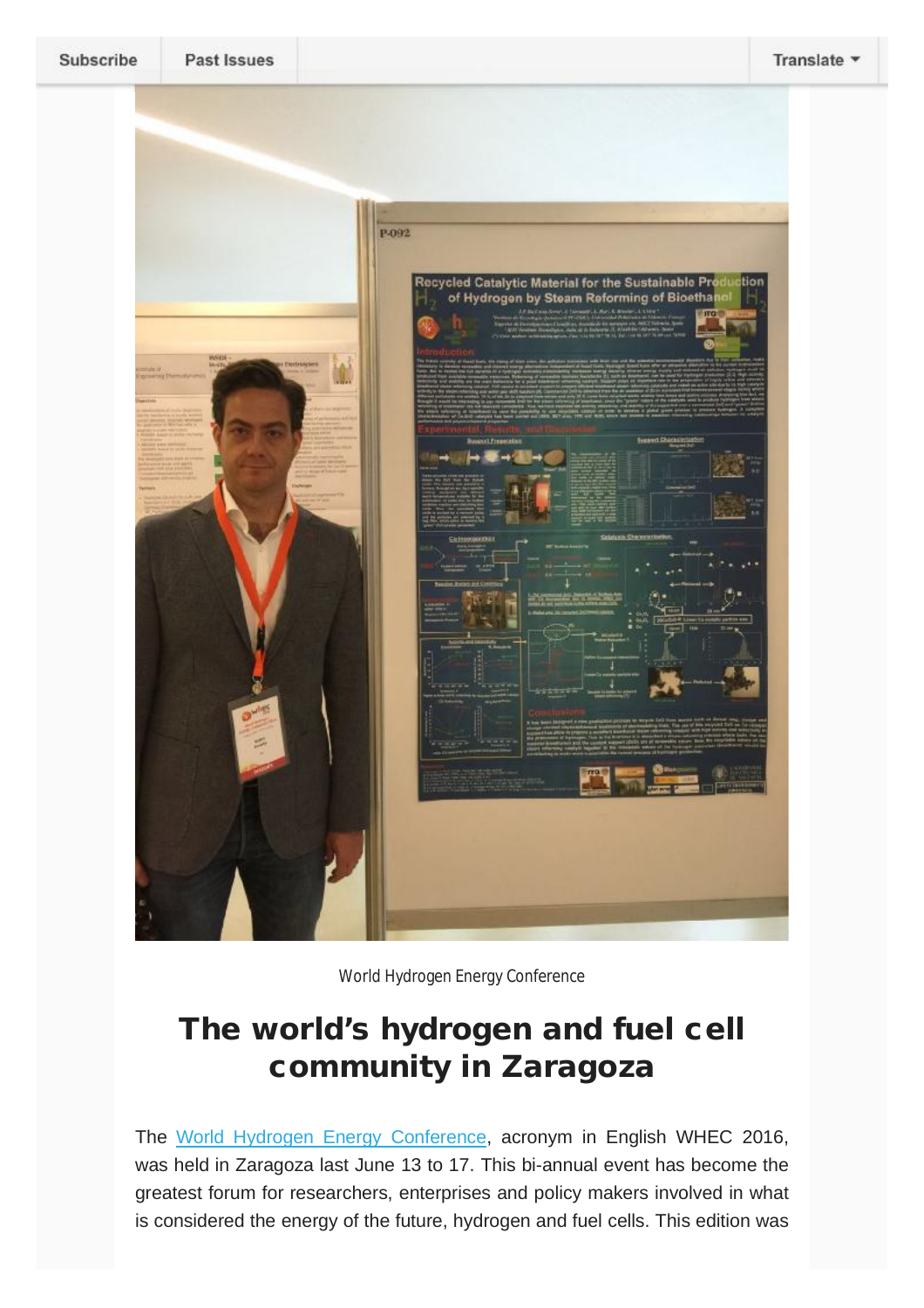attended by near 1000 worldwide delegates as well as speakers of the highest level. In its framework, GREENZO project presented a work tittled "Sustainable production of hydrogen by steam reforming of bio-ethanol, using Zinc Oxide (ZnO) enhanced with cobalt (Co), as a result of the European project LIFE13 ENV/ES/000173 GREENZO.

## **NEXT EVENTS**

The Netherlands' Catalysis and Chemistry Conference

Noordwijkerhout, The Netherlands 6-8 March 2017

6<sup>th</sup> International Conference on Fuel Cells & Hydrogen **Technologies** 

Putrajaya, Malaysia 11-13 April 2017

## The 7<sup>th</sup> World Hydrogen Technology Convention

Prague, Czech Republic 9-12 July 2017

> *Copyright © 2017 AIJU, All rights reserved.* 7th GREENZO Newsletter\* \*January, 2017\*

> > **Our mailing address is:** [lifegreenzo@aiju.info](mailto:lifegreenzo@aiju.info)

Want to change how you receive these emails? You can update your preferences or unsubscribe from this list